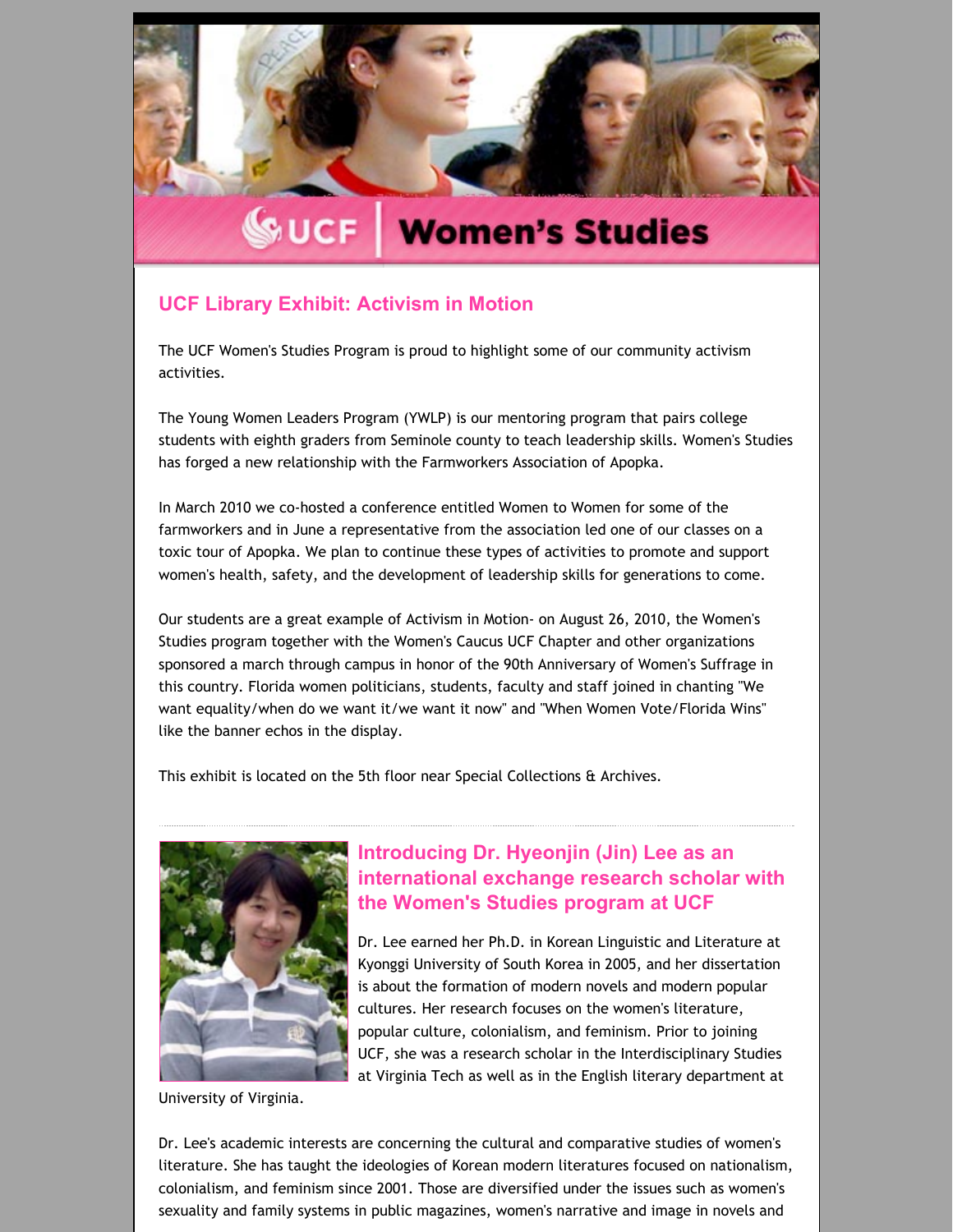movies, and the relationship of popular novels and public readers. She has researched the identities of East Asian women writers in 17‐19th C at Virginia Tech in 2009, and she investigated about the formation process of women novelists of Korea and Britain at University of Virginia in 2008.

Dr. Lee is now planning to research how immigrant women in USA have various activities and relationship through mass/popular media and digital media. For this study, she will collaborate with Women's Studies and Digital Media at UCF. For more information please go to http://filebox.vt.edu/users/jinlee08

I am including a photo of Dr. Lee so you can say hello when you see her in campus. We are very excited to have her working with us at Women's Studies. Her area of expertise on popular media is going to benefit us greatly in our new course Global and Transnational Feminism.

Cheers,

MC Santana Director, Women's Studies

# **THE 7TH ANNUAL OLA FEST IS COMING! (Orlando Latin American Film & Heritage Festival)**

SHOWCASING THE BEST IN COLOMBIAN FILMS IN FEBRUARY 10‐13, 2011.

Continuing to celebrate Orlando's three Latin American Sister Cities: Curitiba (Brazil), Monterrey (Mexico) and Valladolid (Spain) through film and cultural events.

By integrating different art forms, OLA FEST promotes artistic achievement, conviviality, service, sustainability and usefulness. More than a film festival, OLA FEST is a cultural pattern advocating community building and personal meaning.

Follow our progress at [www.olafest.org](http://www.olafest.org/)

We welcome your ideas and suggestions.

OLA FEST: Opening wide the possibilities for a different future.

**Radical Women and Freedom Socialist Party Statement In commemoration of revolutionary feminist political prisoner Marilyn Buck (1947-2010)** August 19, 2010

The world has lost another heroic freedom fighter. Marilyn Buck died on August 3, at the age of 62, just two weeks after being paroled from a prison medical center in Texas. Ms. Buck spent the last quarter-century of her life imprisoned because she was dedicated to fighting injustice.

All her life she fought against capitalism and imperialism. She was a staunch advocate of Black, Native American, Puerto Rican and women's liberation, and social and economic justice for all the afflicted.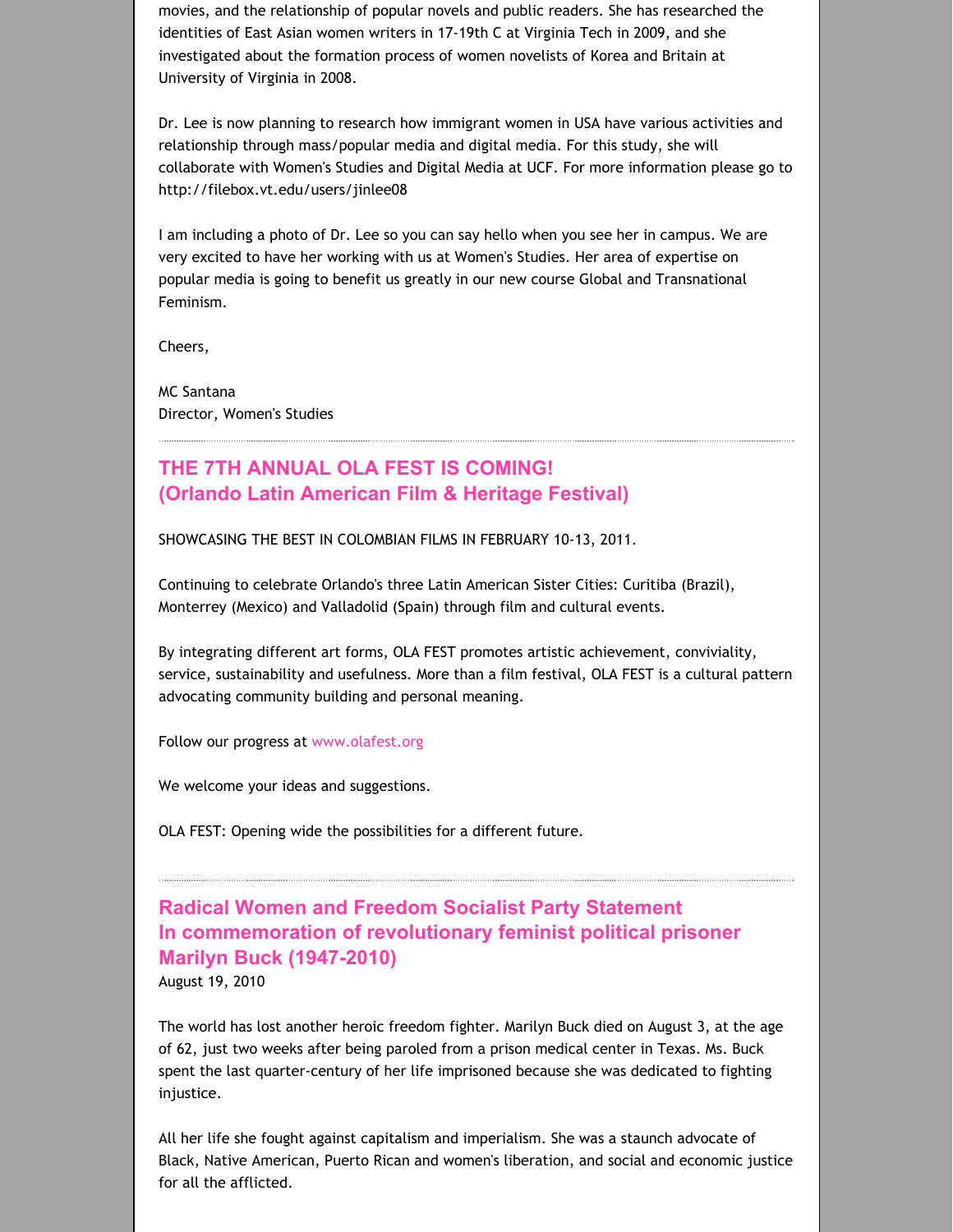From a very young age Buck protested against the Vietnam War; she was a member of Students for a Democratic Society, pressing it to take women's freedom seriously. She actively supported the Black Liberation Army, aiding in the escape of Black Panther leader Assata Shakur.

Because of her militant activism, Buck became a target of COINTELPRO, the infamous FBI program that conducted a secret war against domestic political dissent in the 60s and 70s. Prosecutors later charged her and others with involvement in an armored car robbery, and in a series of non‐injury bombings at military and political sites, in protest of U.S. foreign policy in the Mid East and Central America. She pleaded guilty only to conspiracy and destruction of government property. Her sentences amounted to 80 years in federal prison.

Buck continued her organizing work and journalism while she was in jail. She denounced any and all crimes of the U.S. government. She helped her comrades in prison, especially Black and Latina inmates, combat the "U.S. prison plantation system," as she accurately dubbed it.

She was also an artist who wrote magnificent and moving poetry. "I was a political prisoner ... a censored person," she wrote. "I turned to poetry, an art of speaking sparely, but flagrantly." Buck won the poetry prize from the PEN Prison Writing program in 2001. She published a collection of poems titled, Rescue the Word, and translated from Spanish the book, State of Exile, by Cristina Peri Rossi.

The U.S. criminal justice system locked up Marilyn Buck because she was an anti‐capitalist radical activist. It killed her through grossly inadequate medical care for her uterine cancer. Through it all, she saw her role as an imprisoned leftist clearly and selflessly:

"Being a political prisoner is not my only work. We still have world views based on long years of experience. . . political subjects and comrades in an ongoing political struggle against imperialism, oppression, and exploitation. . . In many struggles many militants have been exiled yet they have still been considered part of their struggles, not merely objects. We here could be considered internally exiled. Don't lock us into roles as objects or symbols."

Today Radical Women, the Freedom Socialist Party and countless other activists can honor Marilyn Buck by continuing our work in the movements to free political prisoners such as Mumia Abu‐Jamal, Lynne Stewart, the Cuban Five, Leonard Peltier, and many more. And we can steadfastly organize against racism and sexism, for a society that seeks to fulfill the potential of all freedom‐loving people.

Marilyn Buck, we salute you.

Issued by:

Radical Women, U.S. 625 Larkin Street, #202 San Francisco, CA 94109 RadicalWomenUS@gmail.com www.RadicalWomen.org Radical Women and Freedom Socialist Party Statement

Freedom Socialist Party, U.S. 4710 University Ave. NE #100 Seattle, WA 98105 fspnatl@igc.org www.socialism.com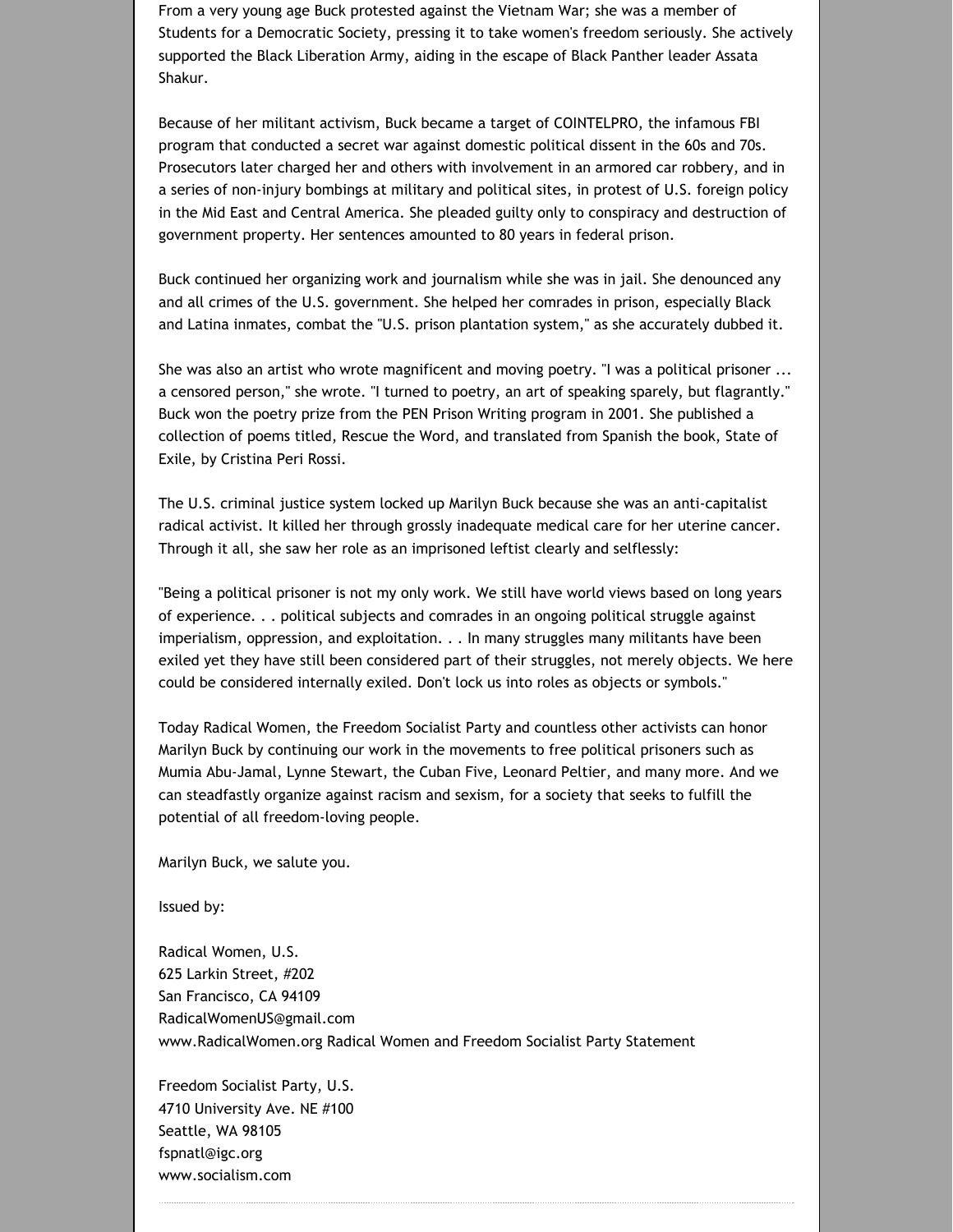## **WST Spring Offerings**

This spring Women's Studies will be offering:

- WST 3015 Intro to Women's Studies
- WST 3371 Women and Leadership
- WST 3460 Womanist Studies (Soon to be Women, Race, and Struggle)
- WST 4002 Researching Women and Gender
- WST 4023 Virtual Girls
- WST 4415 Global & Transnational Feminism
- WST 5347 Research Seminar in Gender Studies

### **Scholarship**

## **Call For Submissions for** *Dear Sister*

*Dear Sister* is an anthology of letters and other works created for survivors of sexual violence from other survivors and allies. It is a collection of hope and strength through words and art.

The pathway for a survivor of rape and sexual violence is an unlit road of pain, isolation, and doubt. In the weeks, months, and oftentimes, years following, the healing process can be difficult to navigate without a community surrounding her. Imagine a compilation of literary arms bound together to offer words of understanding, solidarity, and love. *Dear Sister* is an accessible and inclusive offering of hope, voice, and courage; seeking writers and artists who wish to light a piece of that road and lift up other women in her healing.

It is an impossible task to write a letter to every survivor of rape, to every woman who lives with an invisible scar. Instead of thinking of the face of the person you are writing to, reflect on the image of an unlit path, a road with no clear footing. Your offering will be one light, among many, to make visible what was previously unseen, to illuminate what was hidden. You are providing a few more steps for someone to walk steadily toward their own recovery. Your words can be an anchor, a meditation, a prayer, a strong embrace or a gentle touch. The purpose of this anthology is not to retell stories of assault, but to help others regain a sense of balance and wholeness.

Mindfully move beyond what is commonly said and reflect upon radical companionship. Write what you wish for her to know and never forget. And if you lose focus, look deep into a mirror and reflect: What would you want to be told if you were in the darkness?

#### **Information**

*Dear Sister* primarily seeks letters but will accept poems, prose, essay, and drawn art that can be scanned for entry. Maximum word count is 1000.

Deadline for submission is November 1, 2010.

Women and transpeople of any race, creed, background, citizenship or non-citizen, ability, and identity are encouraged to submit their words and work to uplift others in the healing stages of post trauma and violence. Both English and Spanish are accepted. All questions can be directed to dearsisteranthology@gmail.com

Submission can be emailed as an attachment with "*Dear Sister* Entry" in the subject todearsisteranthology@gmail.com.

Hand written letters can addressed and mailed to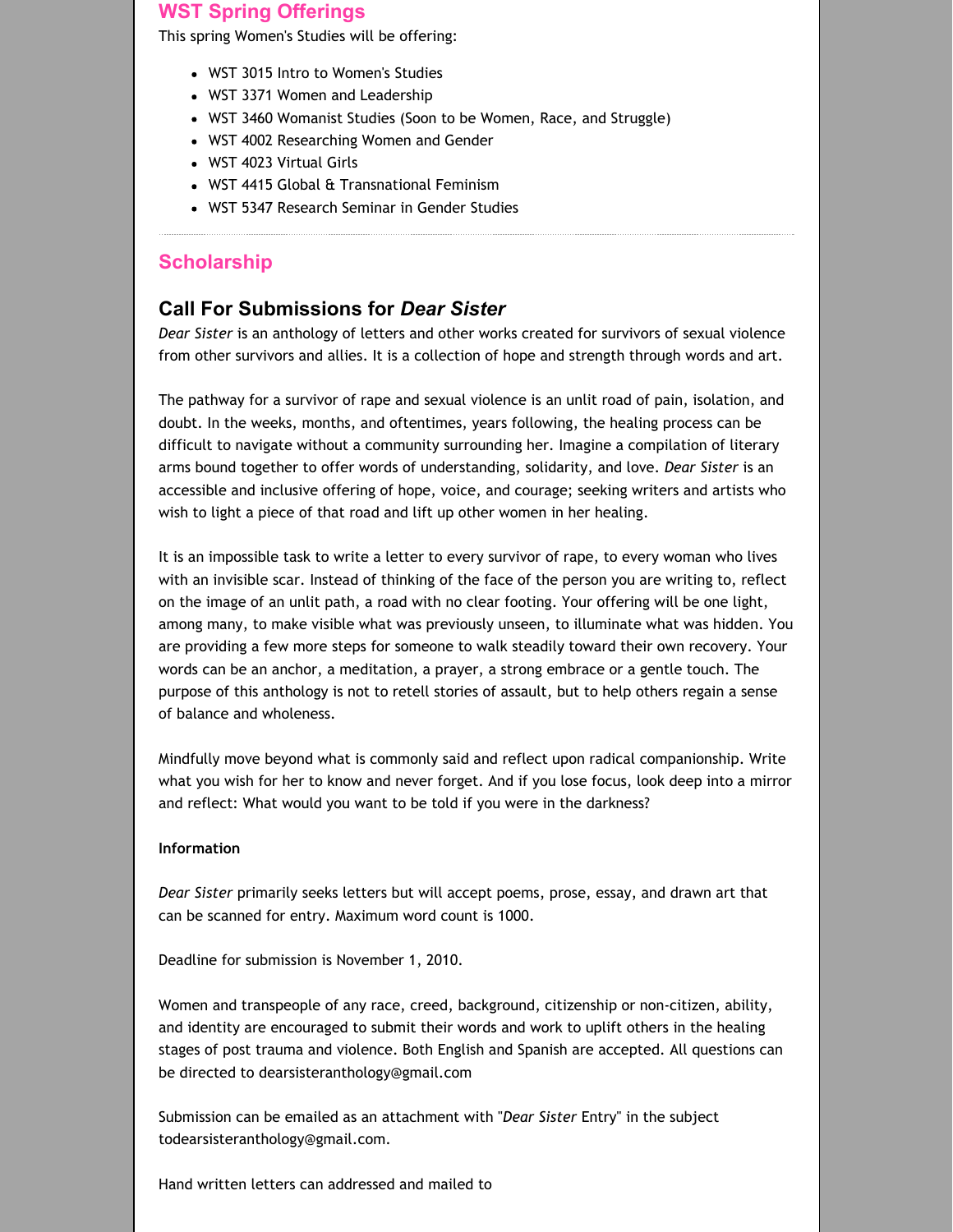*Dear Sister* Anthology P.O. Box 202468 Cleveland, Oh 44120

#### **Note from the Editor**

Rape and sexual violence thrive in the silence of our homes and communities. Outreach must be wide and intentional if we are seek to hear from those who are silenced. Please forward this to as many individuals, groups, organizations, listserves, websites, and agencies that come to mind.

# **Reflections from Women: Call for Manuscripts**

We are writing about a call for manuscripts for the "Reflections from Women" book series which might be of interest to you, your students, or other faculty in your department. We are also announcing the recent publication of the premier anthology in this collection: When One Door Closes--Reflections from Women on Life's Turning Points. The "Reflections from Women" project represents a series of forthcoming books with themes relating to women's lives and experiences.

Please refer to the summary below and go to the website link for more information and submission guidelines. Also, see the note at the end of this e‐mail about how to get a complimentary review copy of our new book. Thank you for considering this information and for sharing it with others.

Terri Spahr Nelson, Editor Editor@SugatiPublications.com Jenny Hughes‐Wilson New Media Administrator www.ReflectionsFromWomen.com www.reflectionsfromwomen.blogspot.com

#### **Call for Manuscripts by Women**

Manuscripts are now being accepted for short essays and poems for a series of books by women and for women on life transitions and significant turning points in women's lives. The premier book in this series, When One Door Closes—Reflections from Women on Life's Turning Points was recently published by Sugati Publications.

When One Door Closes was developed in the true spirit of empowerment and collaboration among the authors from start to finish. The 53 authors in this anthology were encouraged to be involved with the book and its' development.

This is what some authors said about their experience:

*"It meant a lot to be a part of this extraordinary project... What a wonderful experience I will always cherish...It was very liberating to write this part of my life's journey. I thought and wrote about things I have never expressed to anyone."*

Sugati Publications is currently accepting manuscripts of essays and poems for the next three upcoming books in the "Reflections from Women" series within the following themes:

*"The Moment I Knew" "Reflections from Women at Women at Midlife" "Lessons to my Children."*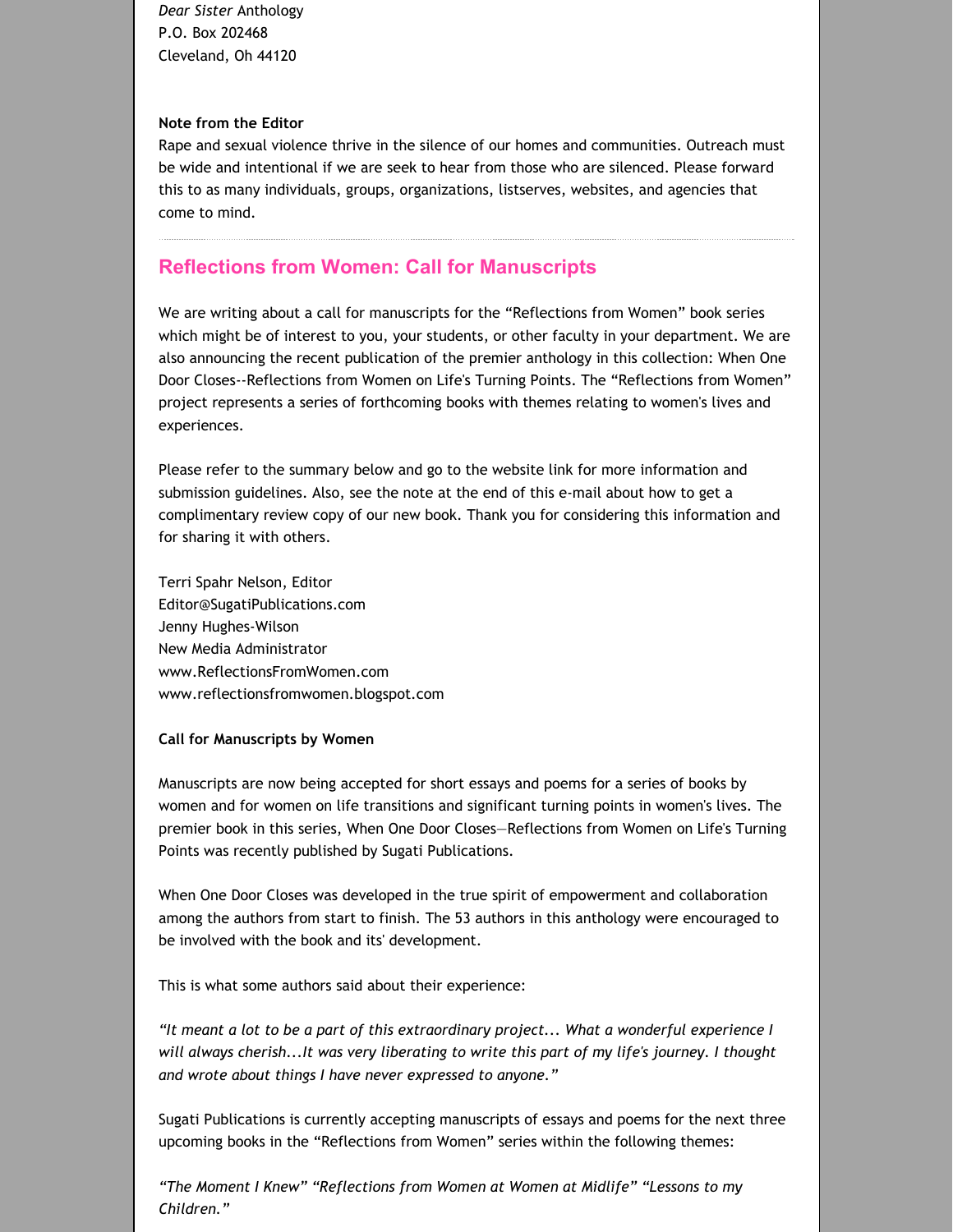#### **For manuscript submission guidelines**

Go to: www.ReflectionsFromWomen.com. Currently, there is an open deadline for the project. The final deadline will be announced on the website (and to persons who have submitted an initial query) 30 days prior to closing for each theme.

#### **More about the book:**

When One Door Closes explores and confronts issues that are familiar to many women (love, loss, marriage, divorce, parenting, career, illness, grief, and finding peace). Yet it also exposes issues that are difficult to talk about and are often kept behind closed doors (including sexual assault, domestic violence, sexual orientation, decisions about pregnancy, infidelity and transgender concerns.)

*The diversity of essays and the unique qualities of each story create a remarkable tapestry of the women's journeys. As one reader noted, "I could not put the book down. It was that good." Another reviewer (Writer and Editor Greg Flannery) wrote, "I think it should be required reading for all men. The complexity and depth of the experiences, emotions and wisdom captured in these essays is amazing."*

#### **How to get a free review copy:**

When One Door Closes will compliment any course syllabus relating to gender studies, women's psychology, interpersonal relations, social work and women's literature or writing classes. Sugati Publications will provide a complimentary review copy to professors/instructors considering using the book in a class. Contact sales@sugatipublications.com for your free review copy and reference this letter. For more information about the book When One Door Closes and Sugati Publications, go to: http://www.sugatipublications.com.

*"This book is incredibly inspiring and I have never read anything like it...I see "When One Door Closes" as a platform for women to empower themselves by taking ownership of their voice and their experiences."* –Maggie Bertke (gender studies graduate) Washington DC

# **2010 UCF Breast Cancer Update:"Food Facts and Fiction: The Elusive Links between Breast Cancer and Nutrition"**

Keynote Speaker: Judy E. Perkin, DrPH, RD,LD,CHES Professor, Dept of Nutrition and Dietetics University of North Florida

Distinguished Speakers Lenora Hodges, PhD, RD, CSO, LD Dietician M.D. Anderson Cancer Center Orlando

Lynn Thames, AP, MSOM, MA Dean of Oriental Medicine Florida College of Integrative Medicine

Brief Updates Susan G. Komen for the Cure NIH/NIEHS Sister Study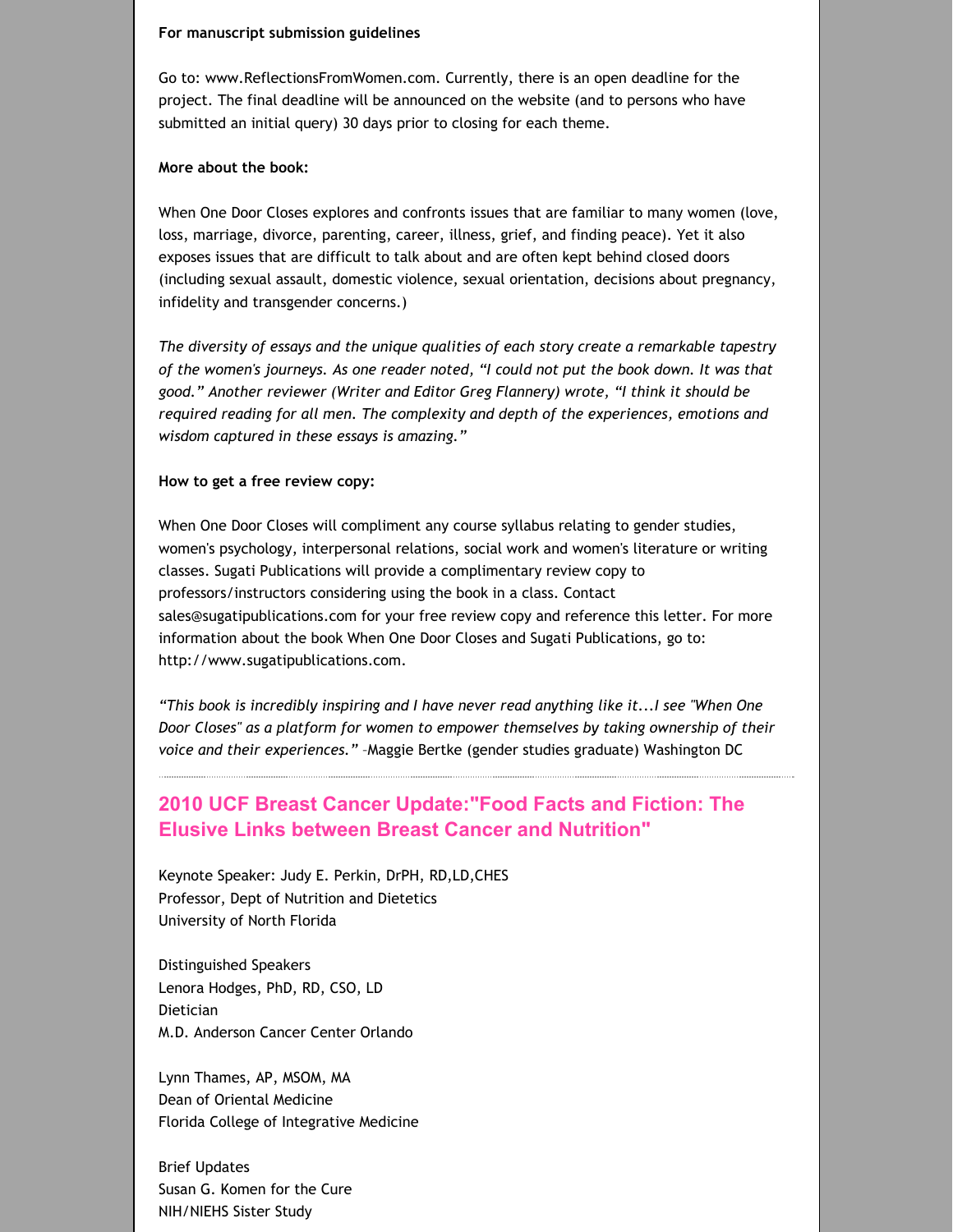Thursday, October 21, 2010 8:30 – 2:30 UCF Partnership II Building, Room 208 3100 Technology Parkway Orlando, Florida 32826

Please register by October 15, 2010 by contacting Fran Ragsdale at 407‐823‐4240 or fragsdal@mail.ucf.edu Seats are limited

## **You're Invited... ...to the CODEPINK Southeastern Regional Conference & Retreat!**

Join CODEPINK TN coordinators Elizabeth Barger and Ashley Offt, CODEPINK national organizer Rae Abileah, and women from throughout the Southeast for an unforgettable weekend of sisterhood, storytelling, learning singing, strategizing, and taking action for a more peaceful world! Sign up today to join us in October in Tennessee!

October 8‐10, 2010: Lets get together on The Farm in Summertown, TN to organize as CODEPINK in the Southeast! People from The Farm have been involved with CODEPINK since the beginning fast in front of the White House in 2003, so it is exciting for us to welcome women for peace and CODEPINK supporters to join us October 8‐10, 2010 to organize, relax, rejuvenate, and plan actions for a peaceful & pink future.

Space is limited! Sign up today to reserve your spot!

Our Goals

Foster sisterhood and community Plan creative actions in the Southeast that will truly make a difference Learn from and inspire each other Take action together on Sunday, 10/10/10 in solidarity with the Global Work Party to counter climate change

Tentative Schedule

Friday afternoon Check in and get settled Supper around 6PM Evening meet and greet and story sharing Music with Ashley Offt

Saturday morning Yoga early morning nature walks and breakfast at 8AM Orientation CODEPINK history and principles Discussion of goals Inspiring allies to action Outdoor activities

Saturday afternoon Lunch Talk by Lynn Grassmeyer who will have just returned from Palestine Workshops including: Media Workshop(podcasting, videotaping, electronic op‐eds) How To Build An Action Workshop with Rae Abileah Poetry Workshop Tuneshop (CODEPINK peace songs & musical revolution workshop)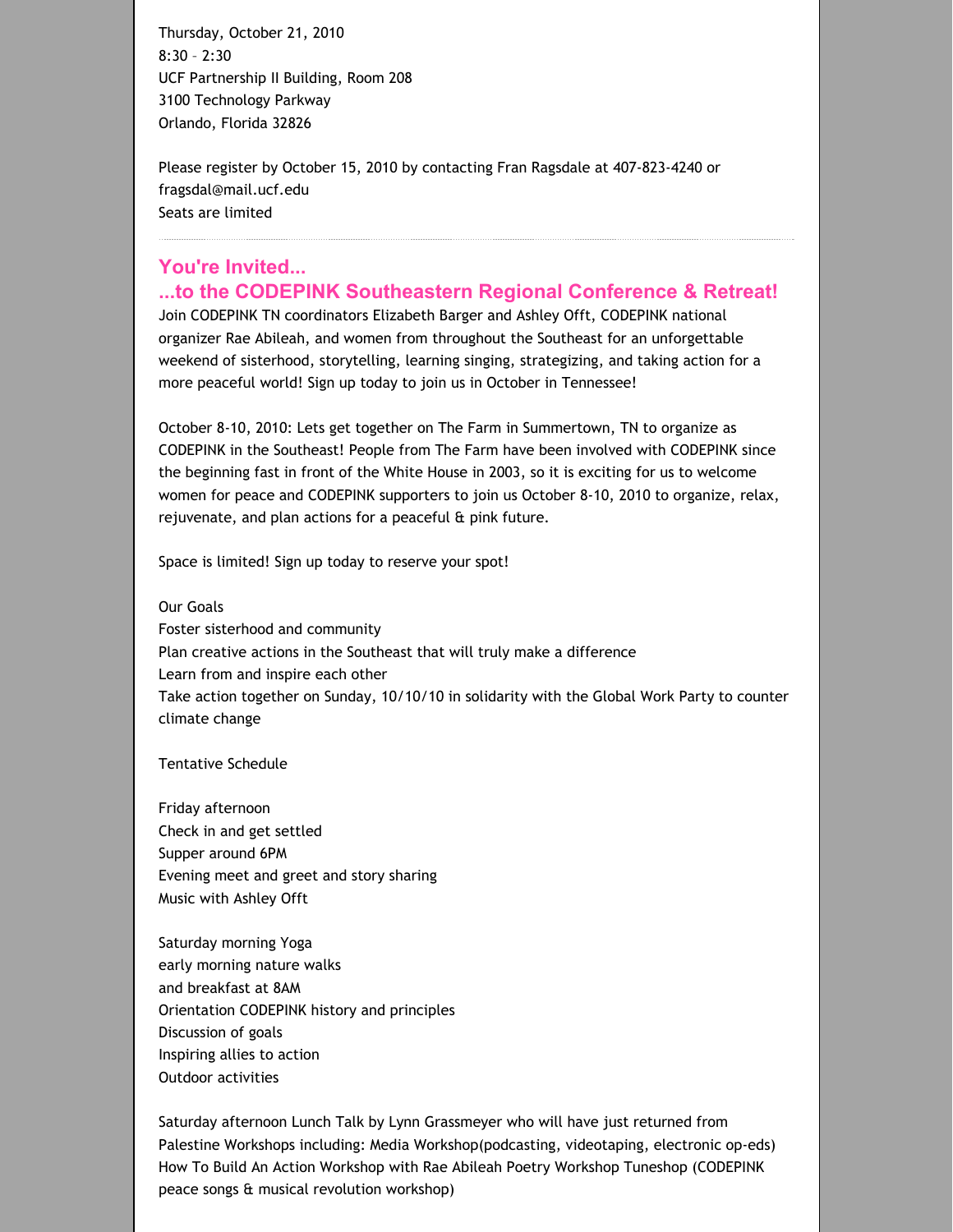Saturday evening Supper joined by women who will participate in the Walk for Palestine Women's Circle Singing around the campfire

Sunday morning Optional Yoga, mediation Brunch

Movement strategy group discussion on fall organizing to end war Action, 10‐10‐10 Global Work Party to combat climate change ‐ tree planting action (see www.350.org for global day of action details)

Ongoing throughout the weekend: CODEPINK Story Corps inspired by the national StoryCorps project we will convene a space for women from the Southeast to record our stories of activism, the impact of war on our communities, our personal narratives, and the places from which we draw hope and inspiration. Each woman will leave the weekend with a CD compilation of the stories!

Accommodations, Cost & Scholarships

Retreat participants will be housed in the beautiful Farm dorm and inn in shared rooms. Price for retreat (includes two nights lodging, all meals, entertainment, programming, supplies) is only \$100.

Kids age 5‐14 are half‐price and must be accompanied by an adult. Kids under 5 and babies are free.

Scholarship funds are available. If you have a financial need for a partial scholarship, please contact Ashley.

#### Background on The Farm

"The Farm is an intentional community of families and friends living on three square miles in southern middle Tennessee. We started The Farm in 1971 with the goal of establishing a strongly cohesive, outwardly‐directed community. We want, by action and example, to have a positive effect on the world. Over the last 35 years, The Farm has become well known for many things, from natural childbirth and midwifery to healthy diet and vegetarian cuisine, creative arts and alternative technologies to its partnerships and assistance to native cultures. We choose to live in community where we share our lives and fortunes, good times and hard times. We feel that we can be stronger and more useful together than we could be separately."

See you there!

Peace and solidarity, Elizabeth, Ashley, Rae, and CODEPINK Tennessee

# **The Florida School of Holistic Living is pleased to announce our 2010 Fall Internship positions have been announced.**

We are accepting applications beginning immediately. The timeline of these positions are flexible based on a qualified desiring candidate, and thus applications are accepted on a rolling basis as positions are open. Positions are unpaid but college credit is available. To learn more, please visit our idealist.org postings as listed below, or contact our office for more information. Emily Ruff Director of Education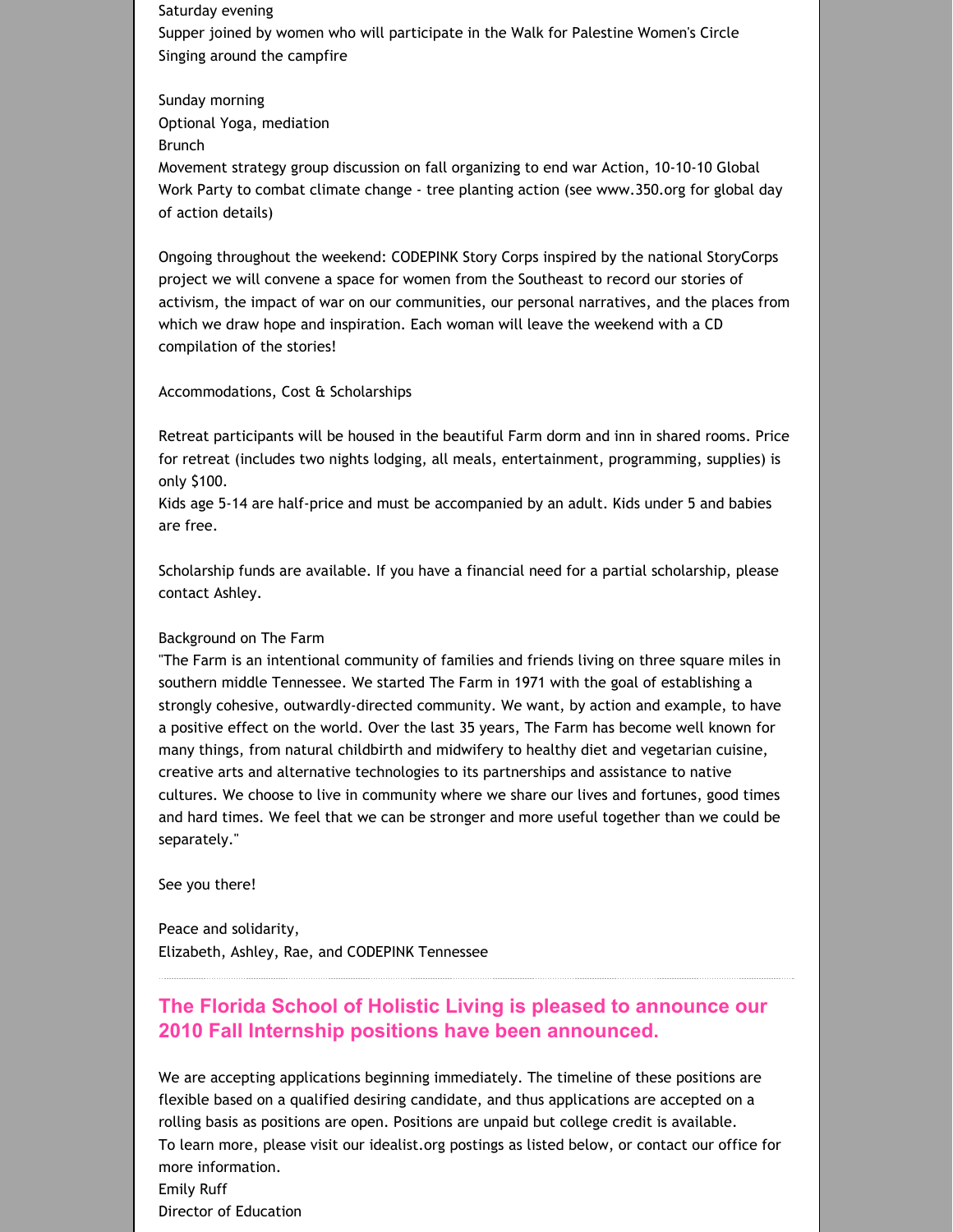Florida School of Holistic Living (501c3) 407‐595‐3731 info@holisticlivingschool.org

#### Summer and Fall Internship Positions

- **Program [Assistant](http://www.idealist.org/if/i/en/av/Internship/146378-312/c)**
- Grant Writing and [Management](http://www.idealist.org/if/i/en/av/Internship/146389-315/c)
- [Graphic](http://www.idealist.org/if/i/en/av/Internship/146388-282/c) Design
- **[Special](http://www.idealist.org/if/i/en/av/Internship/146387-249/c) Events**
- [Outreach](http://www.idealist.org/if/i/en/av/Internship/146386-215/c)
- New [Media](http://www.idealist.org/if/i/en/av/Internship/146384-149/c)
- Video [Production](http://www.idealist.org/if/i/en/av/Internship/146381-49/c)
- Garden [Coordinator](http://www.idealist.org/if/i/en/av/Internship/146382-82/c)
- Recycling [Development](http://www.idealist.org/if/i/en/av/Internship/146379-12/c)

## **Rhizomes Special Issue Call for Papers**

*Rhizomes: Cultural Studies in Emerging Knowledge*,... a peer‐reviewed online journal, invites submissions for its thematic issue, "Becoming‐Girl." Deleuze articulates the notion of becoming as existing through multiplicity and alliances, a process that does not have a beginning or end, but is always in‐progress; becoming is, much like girlhood, intermezzo. Deleuze claims that "Girls do not belong to an age group, sex, order, or kingdom: they slip in everywhere, between orders, acts, ages, sexes." Girls' identities, interactions and relationships, particularly in cyber‐contexts, are rhizomatic, complex, bordering the virtual and reality in their multiple becomings.

The purpose of this special issue is to explore how girls negotiate identity and practice resistance rhizomatically. We are particularly interested in how identity negotiations operate in digital cultures, such as social networks (Facebook, MySpace), virtual realities (Second Life), and activist cultural productions by girls, such as 'zines, blogs, instant message communication, and mobile phone texting. We are interested in multiple approaches, genres, and media that consider these issues, including mediums that resist categorization.

Proposals might address the following questions:

- How can girls resist fixed identity constructs through digital mediums?
- How do girls engage digital spaces to negotiate identity and the process of becoming?
- How do such spaces foster connectedness rather than isolated action(s) for girls who resist dominant cultural messages about girlhood?
- What are the everyday embodied conditions of girls' lives as constructed/experienced through new technologies and communication networks?
- How is gender and femininity experienced in the virtual medium?
- What are the possibilities of the so-called networked body or the body online?
- How might girls' rhizomatic online identity constructions and alliances challenge or disrupt (or reinforce) traditional social interactions?

As a full text online periodical, *Rhizomes* emphasizes multimedia to foster imaginative work that challenges typical critical forms. While submissions need not necessarily include developed multimedia, authors are encouraged to consider how their work might be enhanced by elements specific to the online medium. For additional information and submission guidelines, please visit the journal's website: www.rhizomes.net. Research involving girls directly (rather than only theoretically) must have IRB approval. Inquiries or abstracts welcomed any time; deadline for completed essays or multimodal works, August 1,